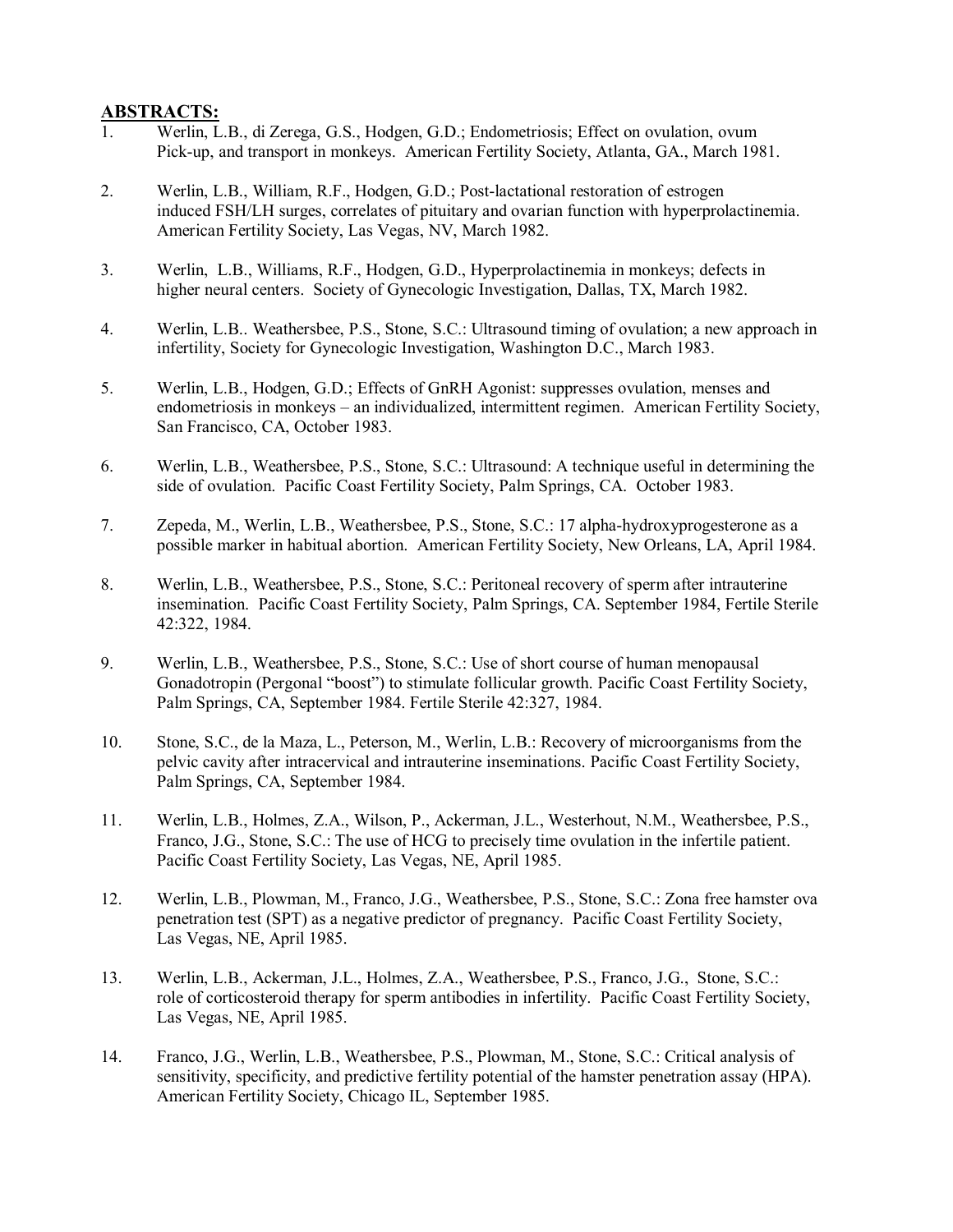- 15. Werlin, L.B.Schimberni, M., Franco, J.G., Weathersbee, P.S., Plowman, M., Westerhout, N.M., Stone, S.C.: The role of serum sperm antibodies in hamster egg penetration by human sperm. American Fertility Society, Chicago, IL, September 1985.
- 16. Heit, R., Mayer, J., Werlin, L.B., LaMar, M., Parenicka, K.: Effects of specific lactate supplement on sperm penetration. American Fertility Society, Reno, NV, September 1987.
- 17. Werlin, L.B., LaMar, M., Heit, R., Parenicka, K., Porto, M.: Risk of spontaneous pregnancy loss (SAB) in previously infertile patients following documentation of fetal cardiac activity on ultrasound (UTZ), American Fertility Society, Reno, NV, September 1987.
- 18. Heit, R., Mayer, J., Werlin, L.B., Weckstein, L.: Effective Use of Percoll Separation in the Hamster Ova/Sperm Penetration Test (SPT), Pacific Coast Fertility Society Meeting, Palm Springs, CA, 1988.
- 19. Heit, R., Mayer, J., Le, S., Weckstein, L., Werlin, L.B.: Effect of elevated calcium levels on the results of the sperm penetration test (SPT). American Fertility Society, Atlanta, GA, October 1988.
- 20. Werlin, L.B., LaMar, M., Porto, M., Weckstein, L.: Risk of spontaneous pregnancy loss (SAB) in previously infertile patients following documentation of fetal cardiac activity on ultrasound (UTZ). American Fertility Society, Atlanta, GA, October 1988.
- 21. Werlin, L.B., Ishida, E., Heit, R., Mayer, J.: The beneficial effects of leuprolide suppression as an addition to stimulation protocols for the assisted reproductive technologies, VI World Congress In Vitro Fertilization and Alternate Assisted Reproduction, Jerusalem, Israel, April, 1989.
- 22. Mayer, J., Heit, R., Ishida, E., Werlin, L.B..: Improved quality of oocytes and pre-embryos when leuprolide suppression was added to standard stimulation protocols for assisted reproductive technologies. VI Word Congress In Vitro Fertilization and Alternate Assisted Reproduction, Jerusalem, Israel, April 1989.
- 23. L.B.Werlin, M.D., L. Weckstein, M.D., B. Brower, R.N., R. Heit, S. Le, De. Okamoto, J. Mayer, Ph.D.: The Relationship Between Ultrasound (UTZ) Timing of Ovulation with Washed Intrauterine Insemination (IUI) and Sex Determination. Pacific Coast Fertility Society Meeting, Palm Springs, CA, 1989.
- 24. L.B.Werlin, .M.D., E. Ishida RNCNP, D. Okamoto, V. Elwood, R. Anderson M.D., J. Mayer, PhD.: "A Randomized Prospective Comparison Between Pergonal (HMG) and Metrodin (h-FSH) Superovulation in Leuprolide (L) Suppressed Patients Undergoing an Assisted Reproductive Technology (ART)." Pacific Coast Fertility Society Meeting Scottsdale, AZ. 1990.
- 25. L.B. Werlin, M.D., R. Anderson, M.D., E. Ishida, RNCNP, L. Lankford, J. Mayer Ph.D: "The Relationship Between Follicular Fluid (FF) Endocrine Environment and the Presence of Oocytes at Follicular Aspiration". The Seventh World Congress In Vitro Fertilization and Alternate Assisted Reproduction. Paris, France, June 1991.
- 26. J. Mayer, Ph.D., V. Elwood, D. Okamoto-Mann, R. Anderson, M.D., L.B. Werlin, M.D.: "Embryo Toxicity Study of Eighteen Different Brands of Surgical Gloves." The Seventh World Congress In Vitro Fertilization and Alternate Assisted Reproduction. Paris, France, June 1991.
- 27. L.B. Werlin, M.D. L.M. Worthy, R.E. Anderson, M.D., J.F. Mayer, Ph.D: "The use of Post Ovulatory and Early Pregnancy Progesterone (P4) Levels in Prediction of Pregnancy Outcome."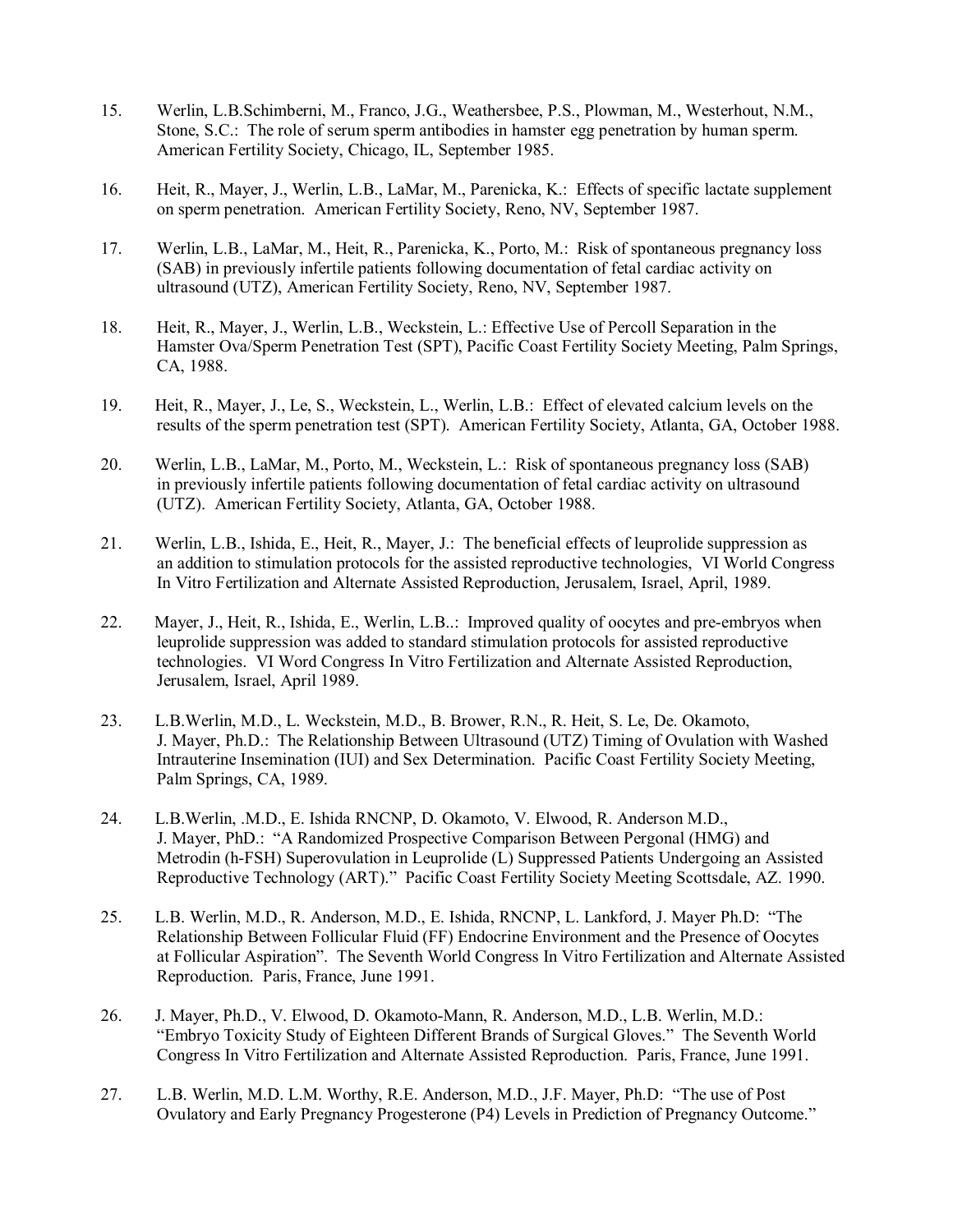47th American Fertility Society Meeting, Orlando, Florida. October 1991.

- 28. J.F. Mayer, Ph.D., V. Elwood, D. Mann, R. Anderson, M.D., L.B. Werlin, M.D.: "Human Zygotes Toxicity Study of Surgical Gloves."  $47<sup>th</sup>$  American Fertility Society Meeting, Orlando, Florida. October 1991.
- 29. T. Kramer, J. Mayer, Ph.D., N.Le, V. Elwood, S. Westerhout, D. Mann, R. Anderson, M.D., L.B. Werlin, M.D: "A Prospective Randomized Study of Percoll (PW) vs. Standard (SW) Semen Wash for Intrauterine Insemination  $(IU) - A$  Significant Difference in the Clinical Pregnancies." Pacific Coast Fertility Society Meeting, Palm Springs, CA. April 1992.
- 30. J.Mayer, Ph.D., V. Elwood, D. Mann, J.Heaton, R.N. J. Kingsbury, R. Anderson, M.D., L.B. Werlin, M.D: "A Prospective Randomized Study of the Effect of Pelleted (P) vs. Seminal Plasma (SP) Swim-up Protocols on ART Fertilization and Pregnancy Rates." 48<sup>th</sup> American Fertility Society Meeting, New Orleans, LA., November 1992.
- 31. L.B. Werlin, M.D., J. Mayer, Ph.D., T. Kramer, N. Le, V. Elwood, S. Westerhout, R. Anderson, M.D.: " A Prospective Randomized Study of Two Methods of Semen Preparation For Intrauterine Insemination (IUI): A Significant Difference in the Clinical Pregnancies Between Percoll (PW) and Sperm Wash (SW) Semen Wash. 48<sup>th</sup> American Fertility Society Meeting, New Orleans, LA., November 1992.
- 32. N. Le, T. Kramer, J. Mayer, Ph.D., B. Weiss, L.B. Werlin, M.D: Comparison of Three Techniques for Obtaining Functional Motile Sperm from Frozen Semen. 41<sup>st</sup> American Fertility Society Meeting, Indian Wells, CA. April 14-18, 1992.
- 33. L.B. Werlin, M.D., T. Kramer, J. Mayer, K. Englebrecht. Follicular Fluid Hormone Levels and Success in ART, A Retrospective Study. IX World Congress on In Vitro Fertilization and Assisted Reproduction, Vienna, April 1995. Oral Presentation.
- 34. L.B. Werlin, M.D., T. Kramer, N. Le, K. Englebrecht, M. Ungard. Semen Wash vs. Percoll, A Prospective Randomized Study Using Frozen Donor Sperm for Intra-uterine Insemination. Pacific Coast, April 1995.
- 35. L.B. Werlin, M.D., T. Kramer, E. Ishida, RNCNP, N. Le: Seasonality and Intrauterine Insemination, A Three-Year Retrospective Study. American Society for Reproductive Medicine, Seattle WA.October 1995. Submitted.
- 36. L.B. Werlin, M.D. T. Kramer, J. Mayer, K. Englebrecht. Follicular Fluid Hormone Levels and Success in ART, A Retrospective Study. American Society for Reproductive Medicine, Seattle, WA. October 1995. Submitted.
- 37. L.Werlin, M.D. Kelly E., Weathersbee, P., Nebiolo, L., Ferrande, L., US Gonal-F Multi-center Clinical Trial Group, Reproductive Women's Health SBU, Serono Laboratories Inc.: A Multi-Center, Randomized, Comparative, Open-label Trial to Assess the Safety and Efficacy of Gonal-F (rhFSH) vs. Gonal-F and Recombinant Human Luteinizing Hormone(r-hLH) in Patients Undergoing ICSI: Preliminary Data. September 1999.
- 38. L.B. Werlin, M.D., E.C. Marello,B.S., I.Hatch, M.D., C.T. Lee, M.D., T.E. Nass, Ph. D.: High Pregnancy Rate in "Abandoned" Blastocyst Cycles., October 2000.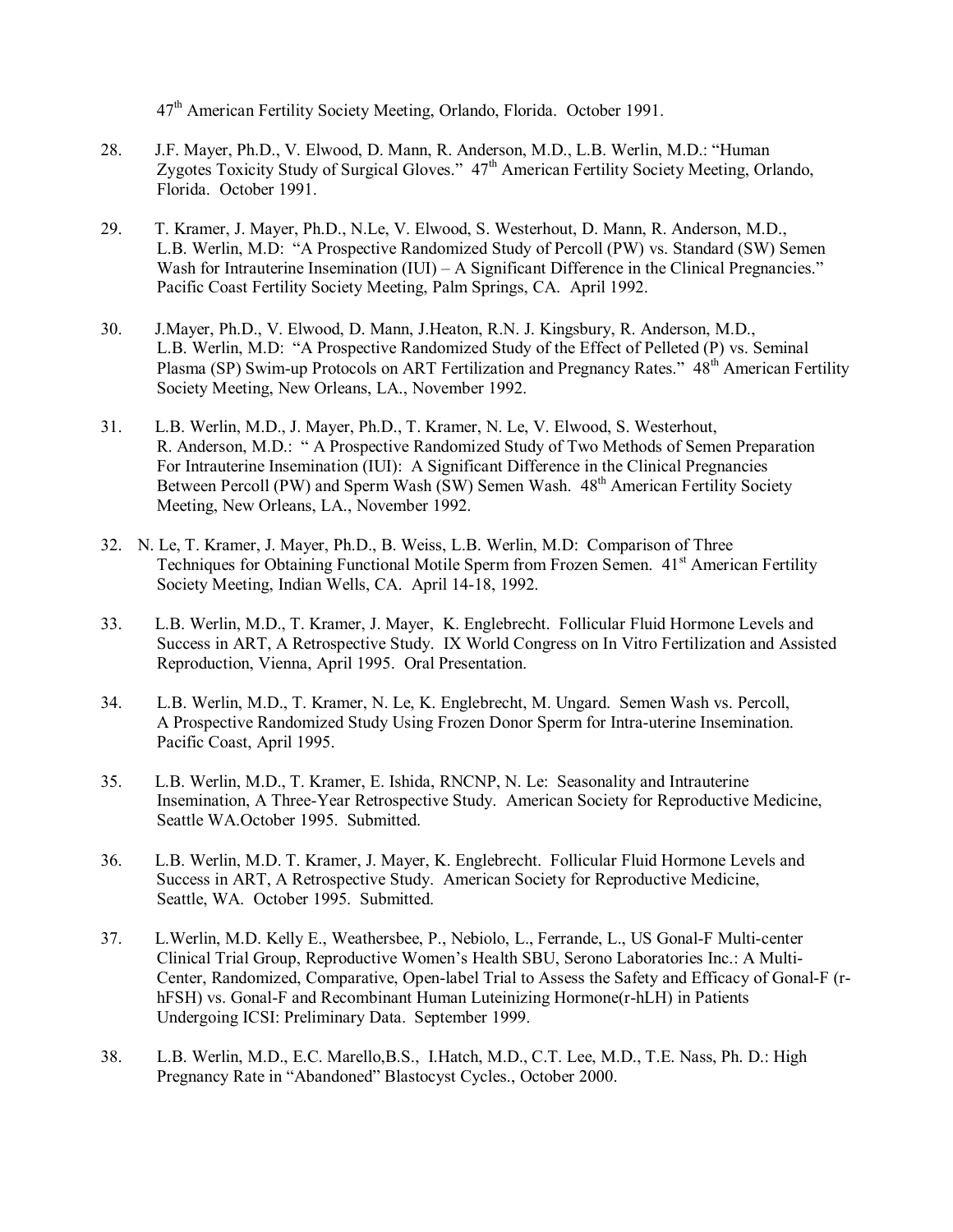- 39. L.B. Werlin, M.D., E.C.Marello,B.S., T.N. Nass Ph. D. : Preimplantation Genetic Diagnosis (PGD) as both a diagnostic and therapeutic tool in women with advance maternal age (AMA) undergoing IVF., October 2001.
- 40. TE Nass., T Escudero, EC Marello, E Velilla, M Sandalinas, LB Werlin, and S Munne: Dissociation between embryo morphology and euploidy in IVF patients with poor prognosis. Pacific Coast Reproductive Society, April 2002.
- 41. LB Werlin, I Rodi, A DeCherney, EC Marello, D Hill, S Munne: Preimplantation genetic diagnosis (PGD) as both a therapeutic and diagnostic tool in Assisted Reproductive Technology. Organon Smart Art IV, August 2003.
- 42. LB Werlin, I Rodi, A DeCherney, TE Nass, EC Marello, D Hill, S Munne: Are specific types of Aneuploidy more common in high-risk patients undergoing Preinplantation Genetic Diagnosis (PGD). American Society for Reproductive Medicine, October 2004.
- 43. LB Werlin, I Rodi, A DeCherney, TE Nass, EC Marello, D Hill, S Munne: Preimplantation Genetic Diagnosis (PGD) as a beneficial tool in women with recurrent pregnancy loss (RPL) and advanced maternal age (AMA). American Society for Reproductive Medicine, October 2004.
- 44. LB Werlin, TE Nass, EC Marello, S Munne: What is the likelihood of success for biopsied day 5 embryos that have not achieved Blastocyst formation? Pacific Coast Reproductive Society, April 2005
- 45. LB Werlin, I Rodi, A DeCherney, EC Marello, D Hill, S Munne: Preimplantation Genetic Diagnosis (PGD) as both a therapeutic and diagnostic tool in Assisted Reproductive Technology. American Society for Reproductive Medicine, October 2005.
- 46. LB Werlin, A DeCherney, I Rodi, LM Kettel, E Ishida, TE Nass, EC Marello, S Munne: Preimplantation genetic diagnosis (PGD) as a tool to lower multifetal pregnancy rates. American Society for Reproductive Medicine, October 2006
- 47. LB Werlin, TE Nass, EC Marello, S Costa, S Munne, T Escudero: Are Embryos Normal when Obtained from Second Day Intracytoplasmic Sperm Injection (ICSI), Single Pronucleus (iPN) or Cleaved Embryos from No Pronuclei (0PN)? Pacific Coast Reproductive Society, April 2007
- 48. LB Werlin, J Whitney, EC Marello, TE Nass: Correlation Between Cell Stage and Embryo Biopsy (EB) and Aneuploidy. Pacific Coast Reproductive Society, April 2008
- 49. LB Werlin, J Whitney, EC Marello, TE Nass: Does Preimplantation Genetic Screeing (PGS) in Frozen Embryo (FET) Cycles Improve Pregnancy Rates When Compared to Fresh PGS Cycles? October 2009 – presented at ASRM
- 50. LB Werlin, J Whitney, EC Marello, TE Nass, S Munne: Are We Introducing Variables that Iatrogenically Increase the Rate of Aneuploidy in Women with Avanced Maternal Age (AMA) Undergoing In Vitro Fertilization (IVF)? October 2010 - presented at ASRM
- 51. LB Werlin,, EC Marello, TE Nass: Is There an Ideal Estradiol (E2)Above Which Implantation is Less Likely to Occur? October 2011 – presented at ASRM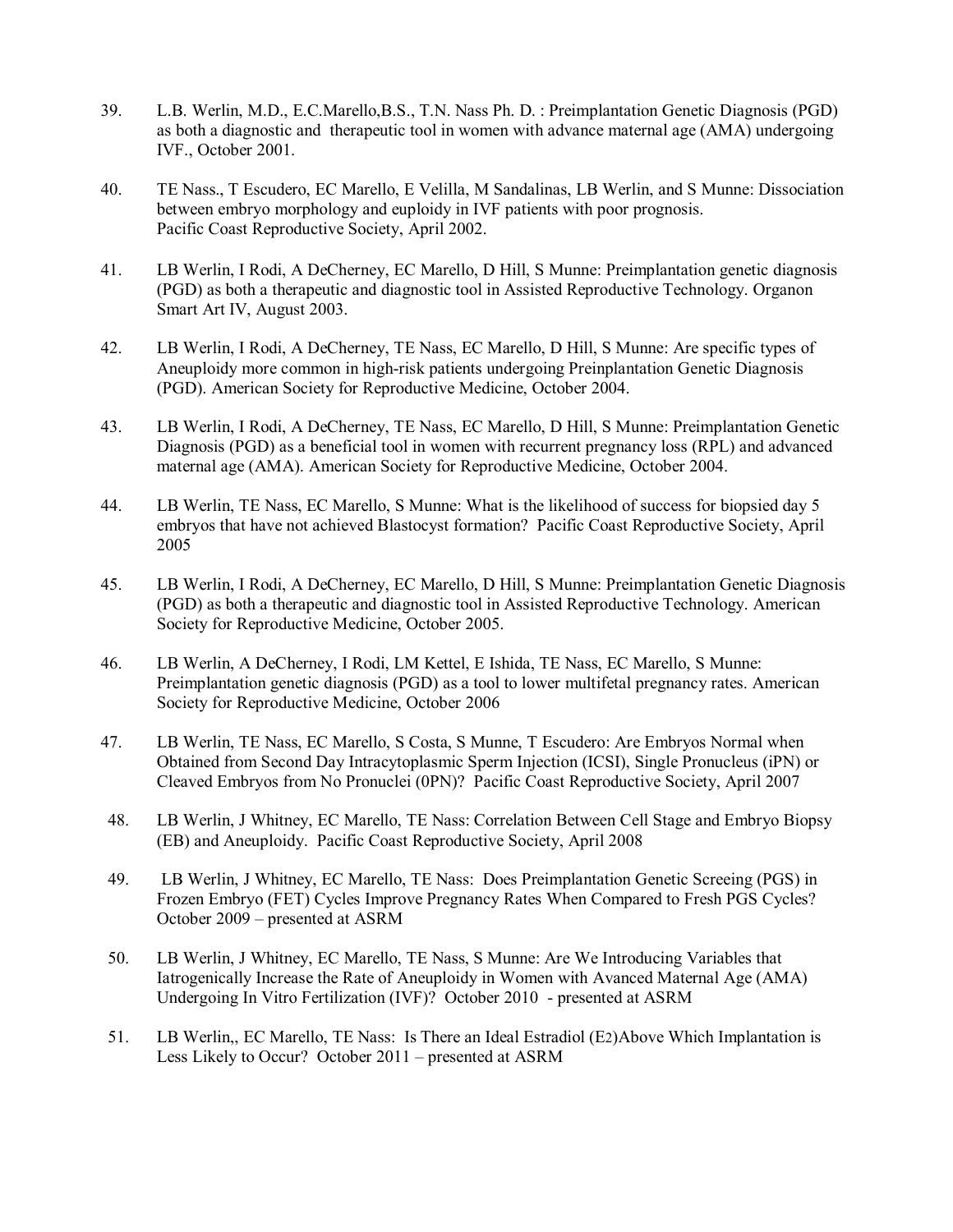## **SPEAKING ENGAGEMENTS**

- 1. "Maybe A Baby" Seminars offered monthly by Hoag OB Education, 1986 to present.
- 2. "New Patient Seminars" held at Hoag or one of the satellites every two months, 1986 to present.
- 3. "Laparoscopy Diagnosis and Management of Endometriosis" Sponsored by Tap Pharmaceutical, March 1992.
- 4. "What's New in Infertility Work-ups and the Treatment of Endometriosis", Resolve General Meeting, July 1992.
- 5. "Management of Infertility in 1990's" Hoag Medical Staff, April 1993.
- 6. "Assisted Technologies" Exchange Club of Newport Harbor, March 1995.
- 7. "Assisted Reproductive Technologies" Orange County Perinatal Council, UCI Medical Center Department of OB/GYN, April 1995.
- 8. "How Babies are Made New and Unusual Methods to Help Mother Nature" Newport Harbor Area Chamber of Commerce, July 1995.
- 9. "Preimplantation Genetic Diagnosis (PGD)", Hoag Memorial Hospital, April 2000.
- 10. "Preimplantation Genetic Diagnosis (PGD)", CME Presentation, Inland Valley Medical Center, July 2001.
- 11. "Recombinant FSH: a therapeutic revolution in assisted reproduction" " Controlled Ovarian Hyperstimulation: the ideal protocol" LII Mexican Congress of Obstetric and Gynecology, Tijuana, Mexico, October 2001
- 12. "Hysteroscopy" lecture at Hoag Memorial Hospital, December 2001
- 13. "PGD as both a diagnostic and therapeutic tool in Assisted Reproductive Technologies." Phase I Study results presentation at Pacific Coast Reproductive Society (PCRS) annual conference, Rancho Mirage, CA, April 2002
- 14. "PGD as both a diagnostic and therapeutic tool in Assisted Reproductive Technologies." Grand Rounds presentation at Department of Obstetric and Gynecology, UCI Medical Center, Orange, CA, May 2002.
- 15. "PGD as both a diagnostic and therapeutic tool in Assisted Reproductive Technologies." Phase I Study results presentation at American Society of Reproductive Medicine (ASRM) annual conference, Seattle, WA, October 2002
- 16. "New Advances in Reproductive Medicine Preimplantation Genetic Diagnosis (PGD) as a beneficial Tool in ART" Lecture for Orange Coast Women's Medical Group, Laguna Niguel, CA, October 2002
- 17. "PGD as both a diagnostic and therapeutic tool in Assisted Reproductive Technologies." Smart ART IV Conference, Orlando, Fl, June 2003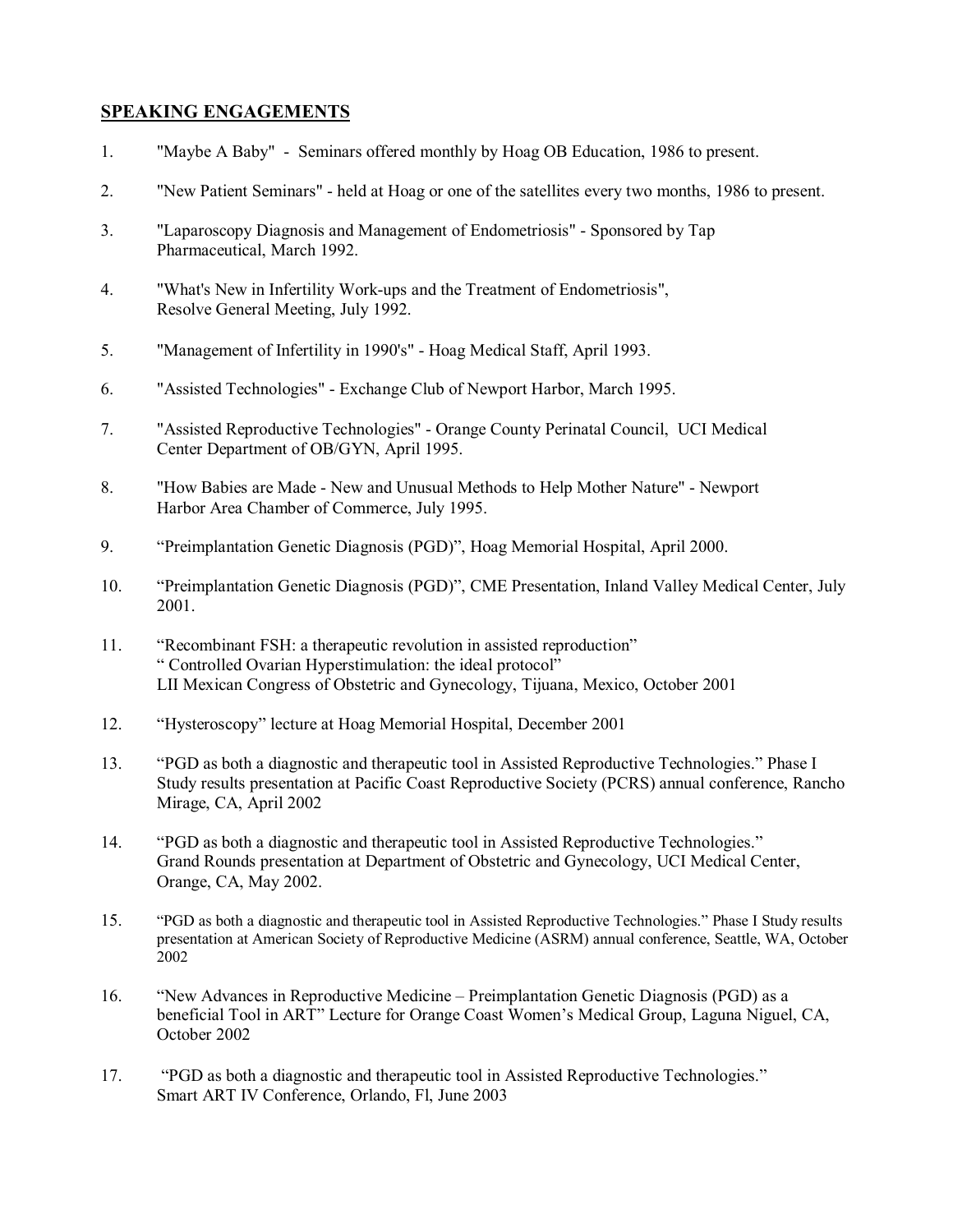- 18. "Basic Evaluation of the Infertile Couple" lecture at Department of Obstetrics and Gynecology, UCI Medical Center, Orange, CA, August 2003
- 19. "Ovarian Hyperstimulation Syndrome (OHSS)", lecture at Hoag Memorial Hospital, August 2003
- 20. "Ovulation Induction", lecture at Department of Obstetrics and Gynecology, UCI Medical Center, Orange, CA, February 2004
- 21. "PGD as both a diagnostic and therapeutic tool in Assisted Reproductive Technologies." Presentation at International College of Obstetrics and Gynecology (COGI) conference, Las Vegas, NV, June 2004
- 22. "What the Future Holds in Reproductive Medicine, PGD as both a diagnostic and therapeutic tool in Assisted Reproductive Therapy (ART)" Lecture at Thacher School, Ojai, CA, May 2004
- 23. "What the Future Holds in Reproductive Medicine, PGD as both a diagnostic and therapeutic tool in Assisted Reproductive Therapy (ART)", Lecture at Resolve of Orange County, October 2004
- 24. "What the Future Holds in Reproductive Medicine PGD as both a diagnostic and therapeutic tool in Assisted Reproductive Therapy (ART), for the High Risk Patient" March of Dimes presentation, November 2004
- 25. "Overview of Assisted Reproductive Technologies", lecture at Department of Obstetrics and Gynecology, UCI Medical Center, Orange, CA, April 2005
- 1. "Preimplantation Genetic Diagnosis as a beneficial Tool in Women with Recurrent Pregnancy Loss (RPL) and Advanced Maternal Age (AMA)" Phase III Study results presentation at American Society of Reproductive Medicine (ASRM) annual conference, Montreal, Canada, October 2005
- 2. "What the Future Holds in Reproductive Medicine", University of California, Los Angeles, Department of Obstetrics & Gynecology - Grand Rounds lecture, March 2006
- 3. "The Early Weeks" Resolve non-profit patient advocacy group lecture, May 2006
- 4. "Journey to Donor Oocytes" lecture for Fertility Source Companies retreat, Huntington Beach, CA, August, 2006
- 5. "Fertility Perspectives in the Cancer Patient:, University of California, Irvine Grand Rounds, lecture at Department of Obstetrics and Gynecology, UCI Medical Center, Orange, CA, September, 2006
- 6. "What the Future Holds in Reproductive Medicine", Corona Regional Medical Center, Department of Obstetrics and Gynecology, Grand Rounds lecture, October 2006
- 7. "What the Future Holds in Reproductive Medicine", Resolve non-profit patient advocacy group lecture, December 2006
- 8. "Are Embryos Normal When Obtained From Second Day Intracytoplasmic Sperm Injection (ICSI), Single Pronucleus (1PN) or Cleaved Embryos From No Pronuclei (0PN)" oral presentation lecture at Pacific Coast Reproductive Society, Palm Springs, California April 2007